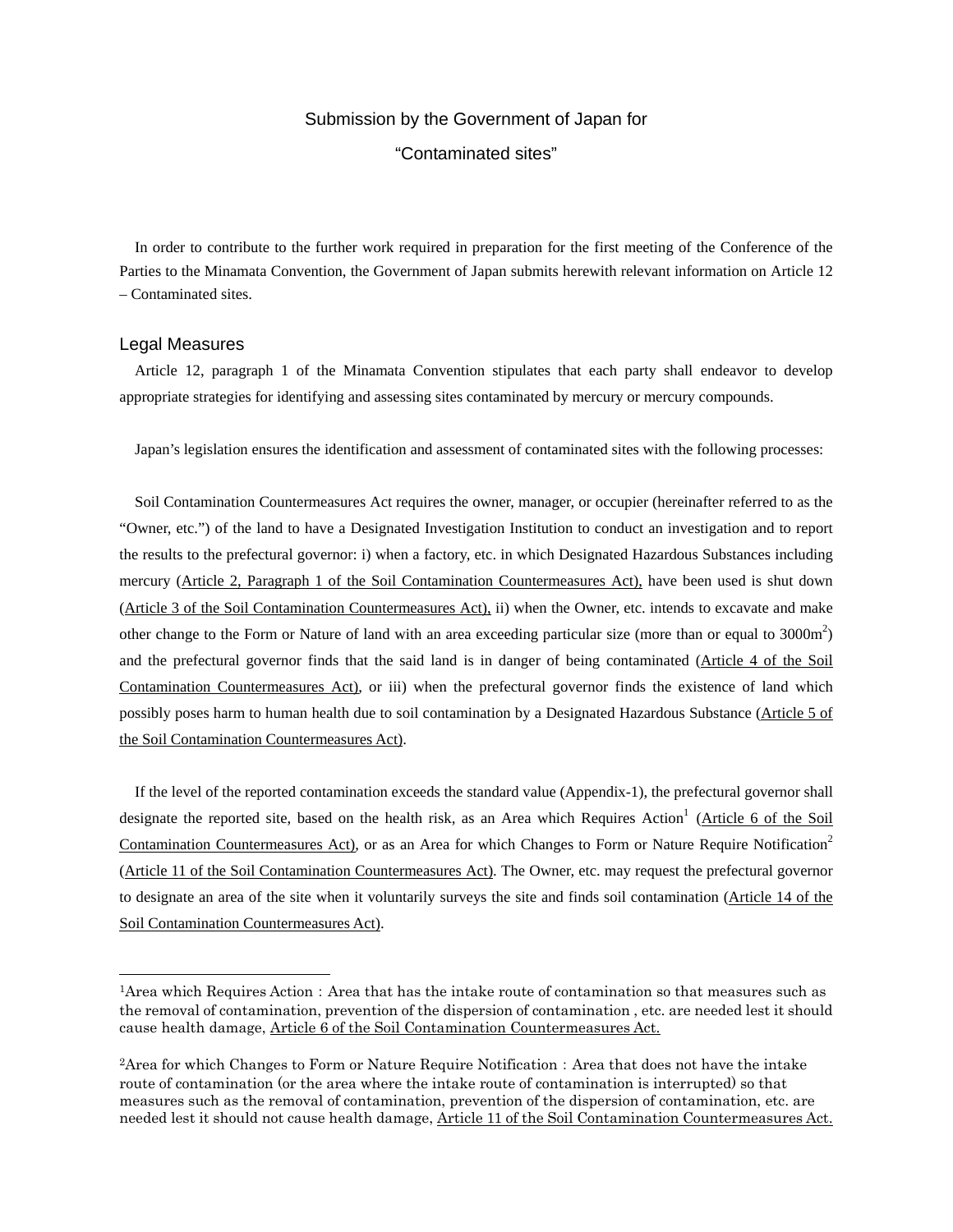Ministry of the Environment conducts annual survey on the implementation of Soil Contamination Countermeasures Act, which includes designation status of the area such as Area which Requires Action, etc. A guideline has been formulated for the method of investigation and countermeasures and it is widely utilized on site.

Based on Article 15 of the Water Pollution Control Act, prefectures, etc. are undertaking groundwater monitoring of hazardous substances including mercury.

Article 12, paragraph 2 of the Convention stipulates that any action to reduce the risks posed by such sites shall be performed in an environmentally sound manner incorporating, where appropriate, an assessment of the risks to human health and the environment from the mercury or mercury compounds they contain.

Japan's legislation ensures the measures to reduce the risk of contaminated sites with the following instruments:

For Area which Requires Action where health risk may be caused, prefectural governor shall instruct the Owner, etc. of the land to take measures such as groundwater monitoring, soil containment and removal (hereinafter referred to as an "Action for Removal, etc."), which would be determined in consideration of the level of the soil contamination and the status of land use by the Owner, etc. of the area (Article 7 of the Soil Contamination Countermeasures Act). For Area for which Changes to Form or Nature Require Notification, when the Owner, etc. of the area intends to excavate and make other change to the Form or Nature of the area, prefectural governor shall be notified of Changes to Form or Nature of Land. The notification includes the method by which the changes will be made, such as prevention of dispersion and flowing out of the contaminated soil, as stipulated in Article 12 of the Soil Contamination Countermeasures Act.

When contaminated soil is removed from Area which Requires Action etc., its notification shall be submitted to the prefectural governor in advance (Article 16 of the Soil Contamination Countermeasures Act), and persons permitted processing contaminated soil must be entrusted to undertake the processing contaminated soil (Article 18 of the Soil Contamination Countermeasures Act).

A guideline is formulated for the method of Action for Removal, etc. and it is widely applied at a site.

Based on Article 14-3 of the Water Pollution Control Act, if human health damage has occurred or is likely to occur due to the perforation of hazardous substances including mercury into soil at a factory or a business establishment, the prefectural governor may order decontaminating measures to its Owner,etc.

With regard to soil contamination countermeasures in mines, Article 19, item (ix) of the Ordinance for Enforcement the Mine Safety Act requires conformity to the standards prescribed by Ordinance of the Ministry of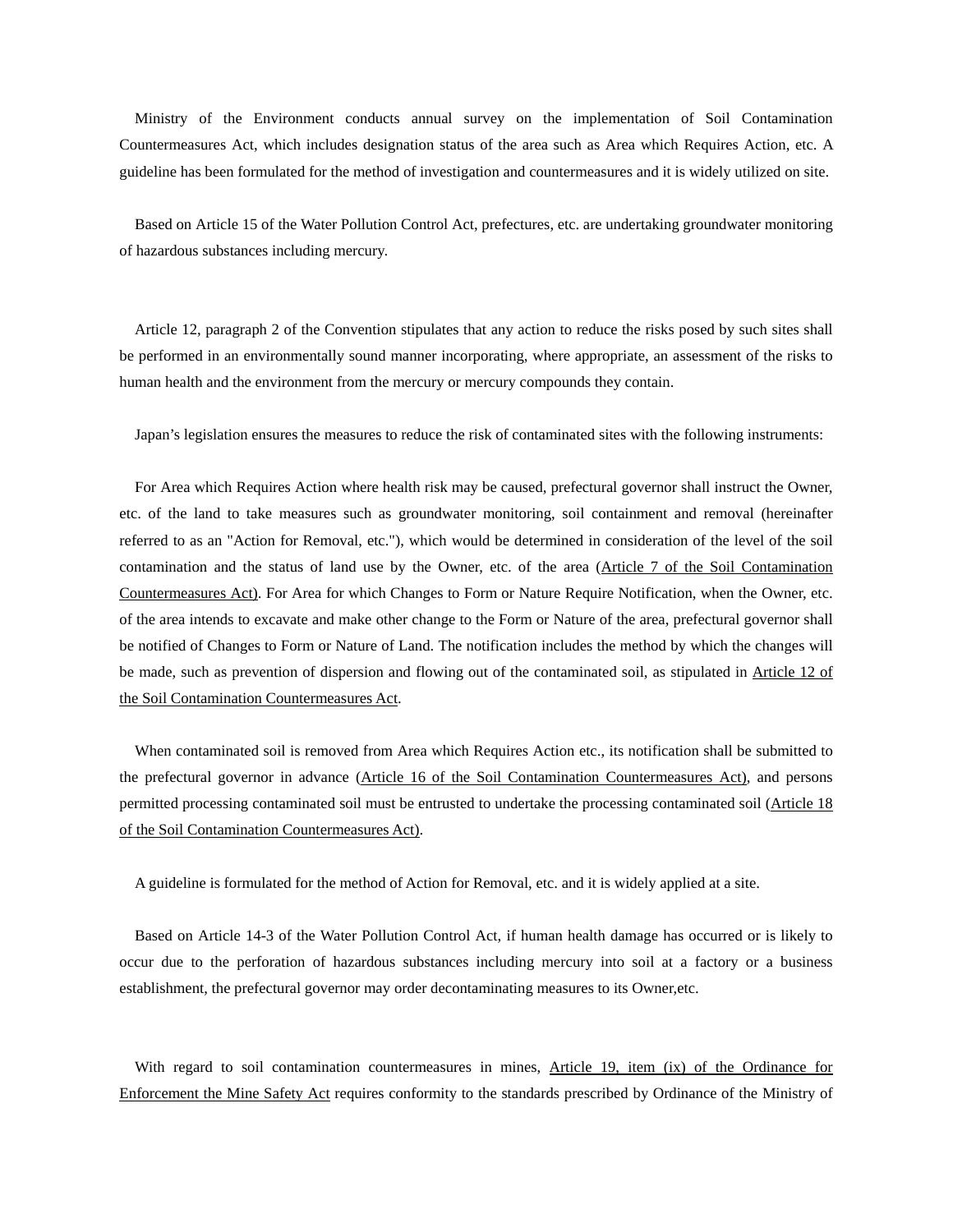the Environment as stipulated in Article 6, paragraph (1), item (i) of the Soil Contamination Countermeasures Act. In the case where the contaminated site does not comply with the said standards, Article 46, paragraph (1) of the Ordinance for Enforcement the Mine Safety Act requires the holder of mining right to report to the Director-General of the Industrial Safety and Inspection Department, and he/she may order the holder of mining right to make necessary improvement (Article 36 of the Mine Safety Act). In addition, under Article 39 of the Mine Safety Act the holder of mining right may be ordered to install necessary equipment to prevent mining pollution for five years after extinction of the mining right.